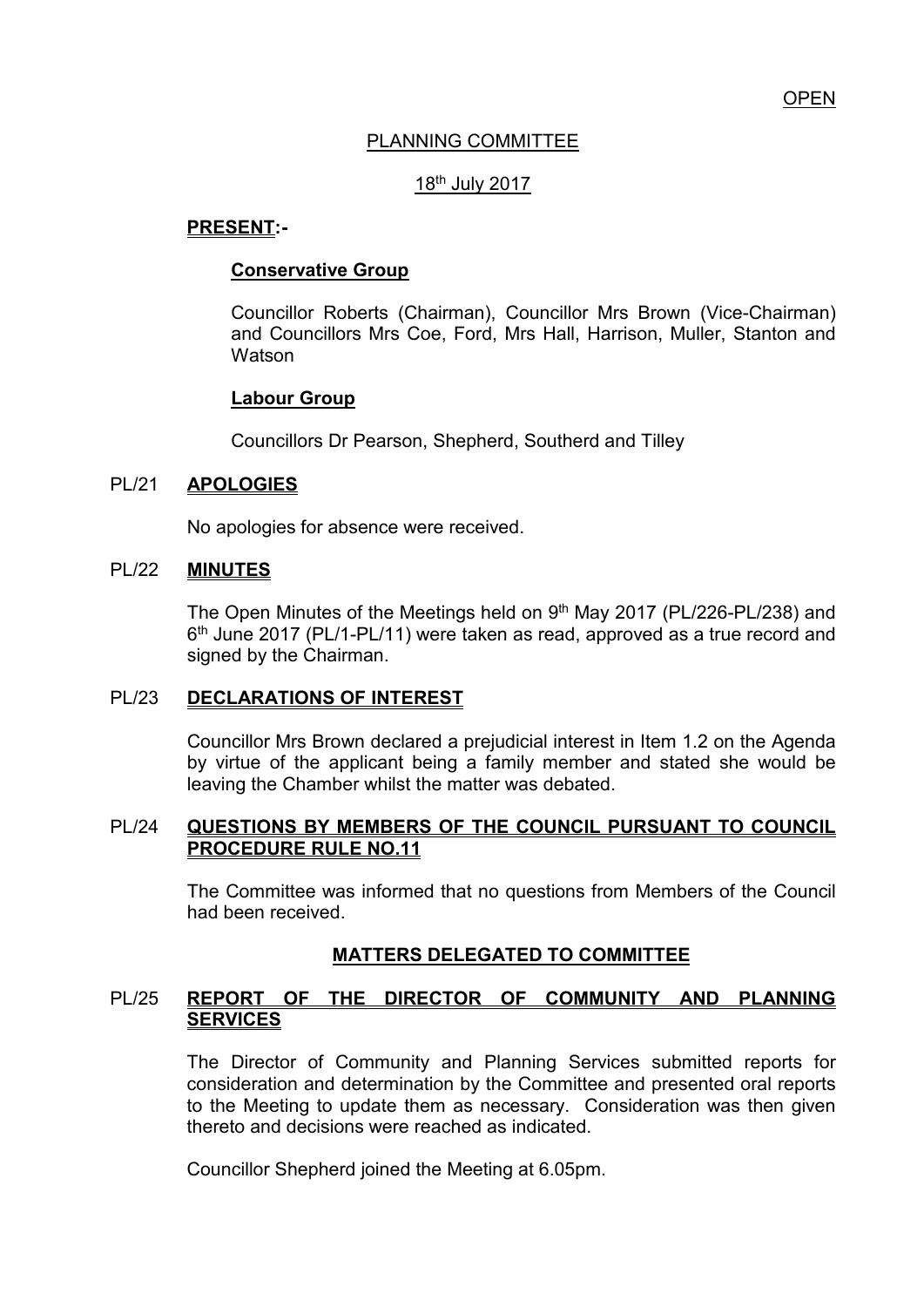### PL/26 **THE EXTENSION TO TOYOTA DESPATCH YARD CAR PARK, INCLUDING CREATION OF FURTHER FLOOD ATTENUATION MEASURES, EARTH SCREENING AND ECOLOGICAL LANDSCAPING AT TOYOTA MOTOR MANUFACTURING UK LTD, BURNASTON, DERBY**

 The Principal Area Planning Officer provided Committee with an update on ecology following receipt of a full Ecological Impact Assessment and the consultation response from the Derbyshire Wildlife Trust. The Officer outlined the impact on protected species, including recommendations from Derbyshire Wildlife Trust. He advised that the development accords with the requirements of local and national planning policies subject to the imposition of additional conditions requiring the development to be undertaken in accordance with the mitigation measures identified in the submitted Ecological Impact Assessment.

 Councillor Mrs Brown addressed the Committee as Ward Member for Etwall, commending the application and Toyota's good track record in the area. Some concern had been expressed regarding the potential for light pollution and whilst the Councillor was content with the proposed flood treatments, she was mindful of the impact on the reservoir it ultimately flowed into.

### *RESOLVED:-*

*That delegated authority be granted to the Planning Services Manager to grant planning permission subject to the inclusion of the additional conditions recommended by the Derbyshire Wildlife Trust.* 

Councillor Mrs Brown left the Meeting at 6.15pm.

#### PL/27 **OUTLINE APPLICATION (ALL MATTERS EXCEPT FOR ACCESS TO BE RESERVED) FOR THE RESIDENTIAL DEVELOPMENT OF MAXIMUM OF TWO DWELLINGS AT 10 THE ORANGERY, CHURCH ROAD, EGGINTON, DERBY**

The Principal Area Planning Officer informed Committee of a further response received from Egginton Parish Council, outlining their concerns relating to the highway, a request for further traffic surveys, parking provision, traffic diverted off the A38 following incidents and a suggestion that double yellow lines be applied to both sides of the road by the property in question.

Mr Bryan Wolsey (applicant's agent) attended the Meeting and addressed Members on this application.

Councillor Muller addressed the Committee as the other Ward Member for Etwall, noting that concerns relating to the wall had been addressed in the report, the outcome likely to actually improve its appearance.

Other Members raised comment relating to access / egress from the site and parking provision. The Principal Area Planning Officer referred to the revised access in the application and the allocation of parking would be determined in the reserved matters application. Queries were also made in relation to the boundary wall, in terms of the options for protecting its current appearance,